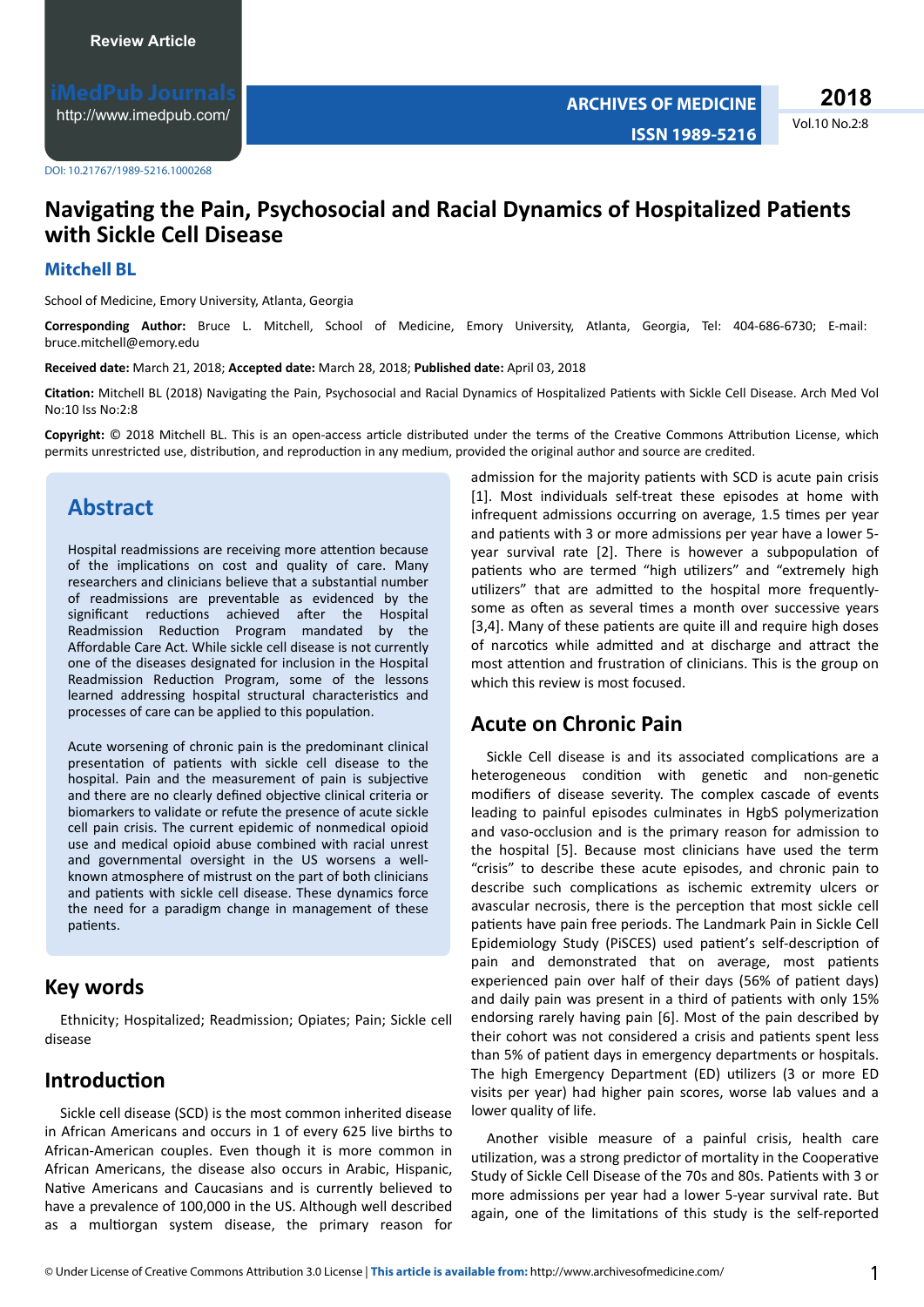endorsement of pain and the well acknowledged more liberal prescribing of narcotics [7].

There are many well described precipitants of painful episodes and include infection, emotional stress, overexertion, changes in barometric pressure, temperature and wind but in many instances, an identifiable precipitant is not found. Pain can be generalized or migratory but most often localized to extremities, back, chest or joints. Depending on the precipitant, most painful episodes last 5-10 days but can be as long as several weeks [8,9]. When a painful crisis lasts longer than seven days, it is very important for clinicians to search for more malicious causes of bone pain such as avascular necrosis, osteomyelitis and compression fractures or deformities. When a bone crisis lasts for weeks, engagements of a hematologist (if not already involved) and an exchange transfusion may be required.

Physical exam can demonstrate joint effusions, fever, leukocytosis, tachycardia or sources of infection in about 50% of patients early in the course of an acute pain crisis, serial lab studies are more useful. There are no objective physical or laboratory findings to confirm the existence of an acute pain episode at initial presentation [10,11]. Reticulocytes are always present in varying degrees and quantity does not correlate with the existence or severity of an acute pain episode [12]. Sickled red blood cells are always found in circulation and the LDH and bilirubin are variably elevated depending on the timing and relationship to an individual's baseline. A congruent history in a patient at risk for an acute pain crisis is the sole definitive diagnostic criteria.

All pain is felt to be worsened by major psycho-social issues but this is consistently and well documented in individuals with SCD [13-15]. Like other chronic diseases that manifest in childhood (rheumatoid arthritis, cystic fibrosis), many sickle cell disease patients require frequent prolonged hospitalizations during childhood and adolescence that are barriers to education and the attainment of developmental milestones. These and other developmental and cognitive skills (communication, coping, trust, independence) are necessary to develop autonomy that leads to effective socialization and participation in civil society [15,16].

Many patients with SCD were initially exposed to intravenous opioids during childhood with subsequent escalating doses secondary to tolerance requiring much larger doses of opiates than most clinicians are comfortable with. Of course, there is dependence and in some cases addiction further complicating the clinical interaction. As improvement in care has extended survival into adulthood, inpatient non-pediatric clinicians will care for more of these patients [17,18].

The overzealous treatment of non-cancer pain increased sharply in the mid to late 90s but is most notably documented from 1999 to 2010 when the number of opioid prescription quadrupled in the US [19-22]. National awareness intensified in 2005 -2010 and the amount of opioids prescribed began to decrease in 2011 but still in 2015 was found to be triple the amount in 1999 and almost 4 times the amount prescribed in Europe [20,23,24].

The Centers for Disease Control (CDC) guidelines published in 2016 recommend that the long-term use of opioids outside of active cancer, palliative and end of life care should be discouraged. These guidelines were suggested for primary care and outpatient populations over the age of 18 and with pain lasting longer than 3 months [25]. The directives also encourage the use of non-pharmacologic interventions and a multidisciplinary approach to caring for patients with chronic pain. Risk factors for abuse were identified as those who obtain overlapping prescriptions from multiple providers, take high daily doses of pain meds, have mental illness or a history of alcohol or substance abuse, those living in rural areas or of a lower socio-economic class. The SCD patient population is not specifically addressed.

Multiple studies have shown that many pts with SCD have achieved some level of success in controlling pain with nonpharmacologic therapies. The range of efficacy has been recorded across many studies as achieving from 50% to 70% of participants achieving some level of improvement by utilizing such therapies as biofeedback, prayer, massage, relaxation, cognitive behavioral therapy, hypnosis acupuncture and certain herbal therapies [26-29]. While researchers noted benefits in adults and children, the younger patients seemed to achieve the highest levels of improvement with nonpharmacological therapies. Most studies had significant limitations such as being underpowered and lacking methodological mechanisms to control for the effects of socioeconomic status, levels of formal education, racial and cultural bias and ongoing use of pain medications. After several years of collaboration, the National Heart Lung and Blood Institute (NHLBI) published an expert panel report of evidence-based guidelines for the care of people with SCD in 2014. They concluded that there is a general lack of research in the area of nonpharmacological management of pain in persons with SCD, and that further randomized controlled trials are needed to determine the roles of alternative and supplemental therapies for the management of pain [30].

# **Frequency of Hospitalization**

Hospital readmissions in the U.S. have received growing attention because of implications on cost and quality of care. In 2012, the Hospital Readmission Reduction Program (HRRP) was enacted as a component of the Affordable Care Act to incentivize hospitals to reduce readmissions. Currently the HHRP monitors Medicare readmission rates for heart failure, acute myocardial infarction, pneumonia, acute exacerbation of chronic obstructive pulmonary disease, coronary artery bypass surgery and total hip arthroplasty and total knee arthroplasty. Sickle Cell Disease is not currently one of the diseases monitored. According to recent data, the program is working as readmission rates have dropped in every state except one since the program's enactment [31]. Lessons learned indicate that usually there is a complex interplay of personal, medical/psychiatric and social factors that determine whether patients successfully recover or cope with their condition following a hospital stay or experience deterioration that leads to readmission [32,33]. Much data show that multiple socio-demographic features of the patient (age, race, gender, literacy, income) and the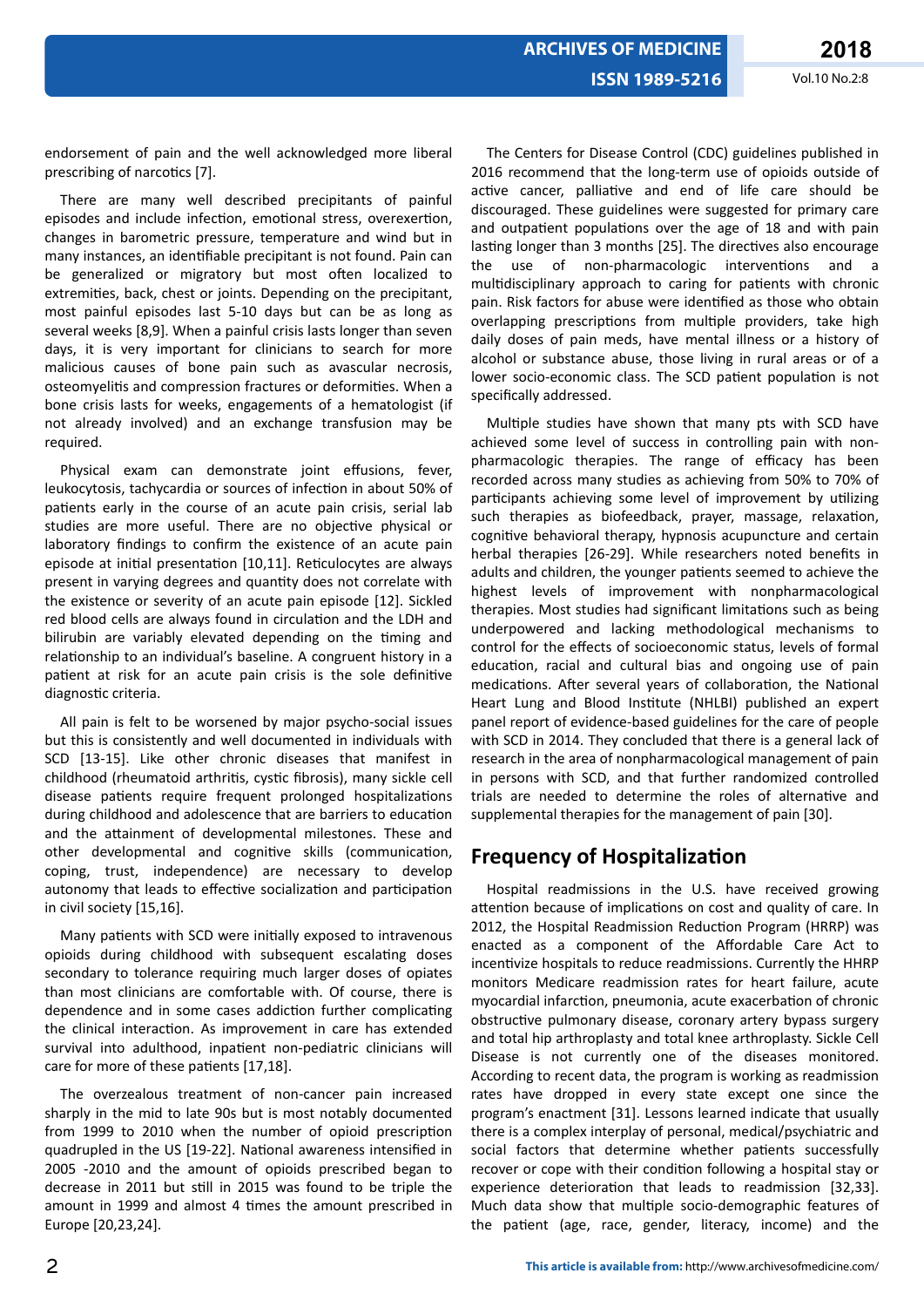community (primary care provider, geographic location, resource supplies) contribute to hospital admissions. These factors also contribute to readmission but are additive to conditions that occur during the hospital stay such as poor processes of care (care coordination, assessment for food insecurity, service utilization, adequate length of stay, safety net status) [33,34]. The SCD population is not usually impacted by choices of post-discharge care since most of these patients are discharged home but these socio-demographic factors along with processes of care and hospital mortality outcomes are often used as an indicator of the quality of hospital care.

In 2010, persons with SCD had the highest hospital readmission rate of any disease [35]. Individuals with sickle cell disease account for approximately 113,000 hospital admissions annually in the United States, at a cost of approximately \$500 million. Most patients with SCD manage their acute and chronic pain at home with occasional admissions on average 1.5 times a year [4,18,36]. However, there is a well described subpopulation of patients admitted as often as several times a month and deemed "high utilizers" that account for the largest portion of hospital resources associated with care of these patients. Included in this population is a subset deemed "very high utilizers" which have been hospitalized greater than once per week [1,3,4,37,38].

Several studies have shown that high utilizers across the spectrum appear to be more ill and complex than non-high utilizers and had more complications prior to and during the period of high utilization [39,40]. One group did a retrospective review and found that SCD patients from lower socio-economic areas were at a higher risk of readmission (54% readmitted over the study period compared to 28% for those of the least deprived group) and higher inpatient mortality amongst those readmitted [41]. However, most studies were unable to reliably predict which complications or patterns of illness were associated with higher utilization of resources. The one complication associated with persistent high utilization was bacteremia but given the high rate of invasive procedures in this population, it is possible for bacteremia to be more a consequence than a cause. Notably, sustained high utilization rather than the more common transient course seemed more closely related to substance abuse and mood disorders than to complications of the disease [39].

Another group studied patients with the highest costs and the most admissions at a large academic medical center in San Francisco [42]. In their study, "high admit" patients were defined as those responsible for the top decile of admissions, and were grouped into equal-sized high- and low-cost cohorts. The highadmission/high-cost group represented 5% of all patients, 25% of all costs, and 16% of all admissions. These patients were hospitalized primarily for medical conditions (78%) and had a high 30-day readmission rate (47%). The high-admission/lowcost group accounted for 5% of all patients, 12% of all admissions, and 7% of all costs. These patients were also predominantly admitted for medical conditions (87%), with the most common admitting diagnoses representing respiratory, gastrointestinal, and cardiovascular conditions [42].

The role of psychiatric illness and addiction in the frequency of hospitalizations is still unsettled. While many studies have associated mood disorders ranging from mania to major depressive disorder as predictors of higher utilization of resources, the literature is very inconclusive due to the research methods used and the populations studied [13,14,39]. Depression has been stated to be a predictor of higher utilization but when defined as a major depressive disorder as characterized in the Diagnostic and Statistical Manual of Mental Disorders (DSM), the association is not statistically significant [14,40]. Major depression is however more prevalent in individuals with SCD when compared to the African American population without SCD and is associated with worsened pain and greater opioid use.

The major obstacle to determining the role of psychiatric illness in any chronic disease is to assess the level of independence of the psychiatric disorder from the consequences of the underlying disorder. In a disease known to cause clinical and subclinical ischemic neurologic deficits, superimposed on the chronic use of opioids and being a member of a vulnerable subpopulation, it is almost methodologically impossible to tease out the true prevalence of native psychiatric disorders. This does not mean we should not try to understand the role of psychiatric disorders (native or induced) in pain, the use of opioids and the frequency of hospitalizations in individuals with sickle cell disease.

# **Psychosocial and Racial Dynamics**

In the US, individuals with SCD are vulnerable both because they are almost always members of a racial or ethnic minority group who are defined by the Food and Drug Administration as having an "orphan" disease (less than 200,000 people). Whether an African American, an African from Kenya or an Indian from India, the present environment of racial dynamics in the US must be considered as potentially influencing the ability to care for patients with sickle cell disease [43,44].

Superimposed on the care of this group is the mistrust between patients and clinicians surrounding the use of opioid analgesics and the well documented racial and ethnic bias experienced by minority patients treated for pain in emergency departments. Whether unconscious bias or explicit racism multiple studies have identified disparities in pain treatment due to one's ethnicity in children and adults. One retrospective cohort study at a large urban emergency department in Atlanta, Georgia reviewed records for a forty-month period in the mid-1990s to identify all black and white patients discharged from the emergency department with a diagnosis of isolated long bone fracture [45]. The study consisted of 217 patients, of whom 127 were black and 90 were white. The study found that the white patients were significantly more likely than black patients to receive analgesics (74% *vs.* 57%, p=0.01) despite similar records of pain complaints in the medical record. This study reinforced Todd's 1993 study at the Southern California Academic Center in the city of Los Angeles where Hispanics with isolated long-bone fractures were twice as likely as non-Hispanic whites to receive no pain medication [46].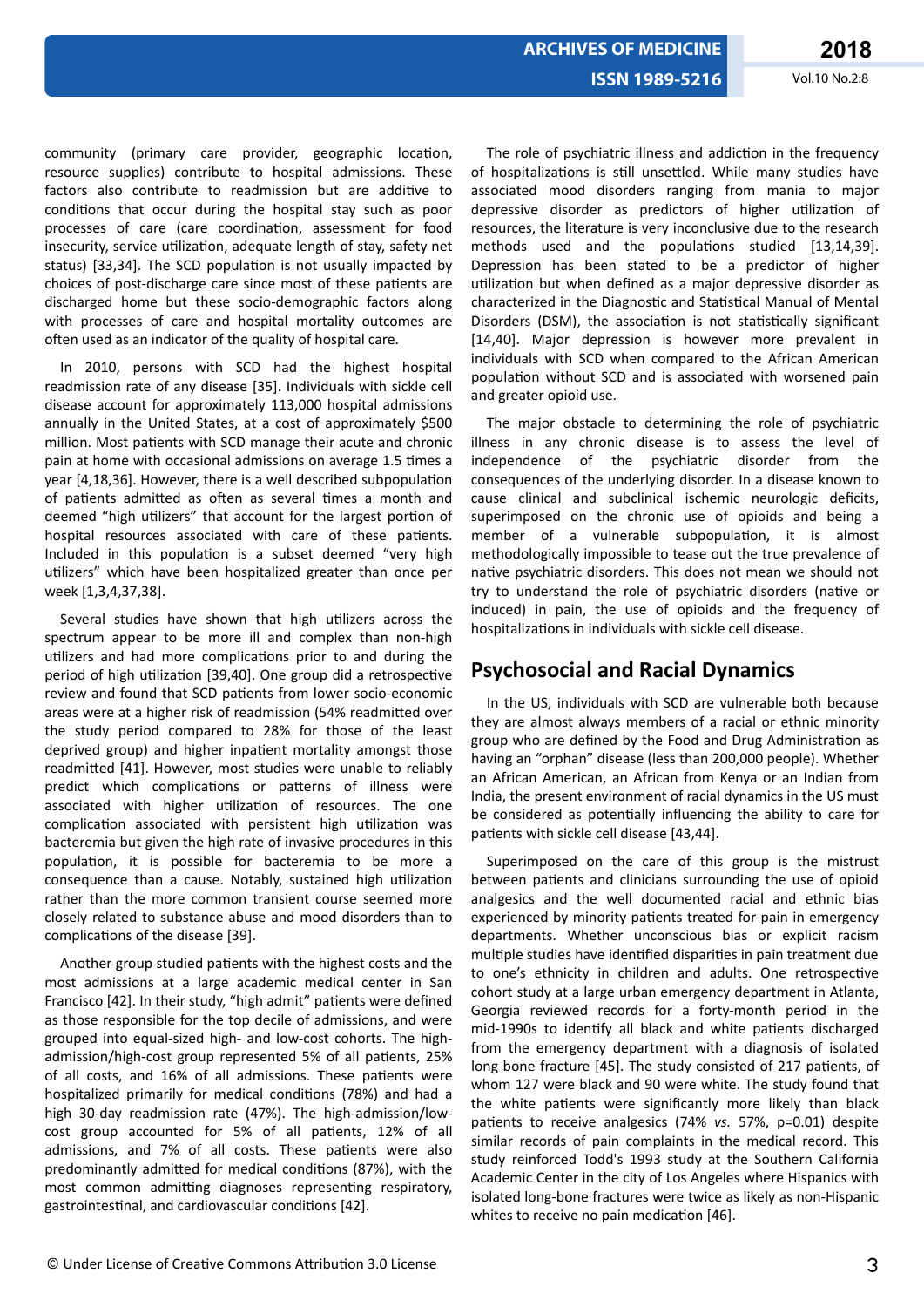A more recent study published in JAMA Pediatrics in 2015, found stark disparities in pain management in emergency departments in children diagnosed with appendicitis. Researchers found that black patients were far less likely to receive opioids than white ones (12% *vs.* 34%) [47].

After examining 60 million death certificates issued by the CDC between 1990 and 2014, a group of analysts found that death rates for Non-Hispanic Whites increased for virtually all adult age groups under 65 [48,49]. The highest death rates nationally after 2009, 23% was for whites without a high school education between the ages 25-34 and three times the rate for Whites between the ages of 35-44. Drug overdoses (primarily heroin and newer synthetic opiates are felt to be the primary cause [50]. Comparable death rates for Blacks and Non-White Hispanics continue to drop [49].

The prevailing opinion as to the etiology and driving forces behind the opioid epidemic is that this new generation of opiate users began using legal pain relievers such as fentanyl, oxycodone, hydrocodone or morphine that were obtained with or without prescriptions and graduated to illicit opiates-usually heroin [51-53]. Indeed, in a recent survey 75% of heroin addicts admitted to starting out using prescription drugs and nearly 90% of the people who tried heroin for the first time in the past decade were white. And a growing number are middle-class or wealthy [50,54].

So, even though the painkiller-to-heroin transition is predominantly a rural and small town epidemic affecting mostly whites, many clinicians are afraid to prescribe large quantities of opioids to patients with SCD for fear of state sanctions and contributing to the crisis [55].

# **Conclusion**

Hospital readmissions are due to a complex interplay of personal, medical/psychiatric and negative social factors-many of which are more prevalent in the sickle cell disease population. While many of these socio-demographic features of patients and the communities in which they live in contribute to hospital admissions and readmissions, they are additive to conditions that occur during the hospital stay such as poor processes of care and transitions of care. All SCD patients identified as high utilizers or very high utilizers should undergo screening for access to primary care providers, adequate nutrition and transportation. When these patients are hospitalized, adequate length of stay, care coordination, equitable care and service utilization should be emphasized. At discharge, transition to a suitable post-discharge care environment and self-management capabilities should be assessed.

There are no objective clinical findings or biomarkers to validate or disprove the existence of an acute sickle cell pain crisis. Serial exams and laboratory studies are more useful in helping to define the etiology and manage the course of a patient's acute pain crisis. Sickle cell disease is a heterogeneous condition with some patients experiencing little pain and very few interactions with the health care system and others deemed

high and very high utilizers because of their very frequent hospitalizations. Even though SCD patients have not been associated with the painkiller-to-heroin transition identified as complicit in the current opioid epidemic, they are clearly at risk for addiction and abuse. Societal, governmental and medical attitudes surrounding the use of opiates has created a paradigm shift in how all chronic pain not associated with cancer or endof-life care is managed. Clinicians should not be encouraged or forced to use archaic and subjective pain scales in an attempt to render these patients pain free. As recommended by the 2016 CDC guidelines, prescriptions for opiates to treat chronic pain should be written by one prescriber and only for 3 days for patients presenting to emergency departments.

SCD patients should be referred to and encouraged to seek out practitioners engaged in controlling pain with nonpharmacologic therapies. Many of these therapies have been shown to have varying levels of success in the treatment of pain but in most patients studied, there was some level of improvement. Available evidence shows non-pharmacological therapies to be most effective in younger SCD patients so parents and pediatricians should be targeted with educational material, classes and other supportive tools that reinforce alternative therapies for the management of pain.

The higher prevalence of psycho-social issues, the legacy of discrimination and ethnic disparities in analgesic practice combined with bilateral mistrust complicates the clinical interaction between many SCD patients and clinicians. Knowledge of SCD pathophysiology as well as the social, cultural and ethnic dynamics involved in caring for this population is required to give contemporary and compassionate care.

# **References**

- 1. Hassell AKL (2010) Population estimates of sickle cell disease in the U.S. Am J Prev Med 38: S512-S521.
- 2. Platt OS, Thorington BD, Brambilla DJ Milner PF, Rosse WF, et al. (1991) Pain in sickle cell disease: Rates and risk factors. N Engl J Med 325: 11-16.
- 3. Carroll CP, Haywood C, Fagan P, Lanzkron S (2009) The course and correlates of high hospital utilization in sickle cell disease: Evidence from a large, urban Medicaid managed care organization. Am J Hematol 84: 666-670.
- 4. Weisberg D, Balf-Soran G, Becker W, Brown SE, Sledge W (2013) I'm talking about pain: Sickle cell disease patients with extremely high hospital use. J Hosp Med 8: 42-46.
- 5. Piel FB, Steinberg MH, Rees DC (2017) Sickle cell disease. N Engl J Med 376: 1561-1573.
- 6. Smith WR, Penberthy LT, Bovbjerg VE, McClish DK, Roberts JD, et al. (2008) Daily assessment of pain in adults with sickle cell disease. Ann Intern Med 148: 94-101.
- 7. National Heart, Lung and Blood Institute (2008) cooperative study of sickle cell disease (CSSCD).
- 8. Shapiro BS (1989) The management of pain in sickle cell disease. Pediatr Clin North Am 36: 1029-1045.
- 9. McClish DK, Smith WR, Dahman B, Levenson JL, Roberts JD, et al. (2009) Pain site frequency and location in sickle cell disease: The PiSCES project. Pain 145: 246-251.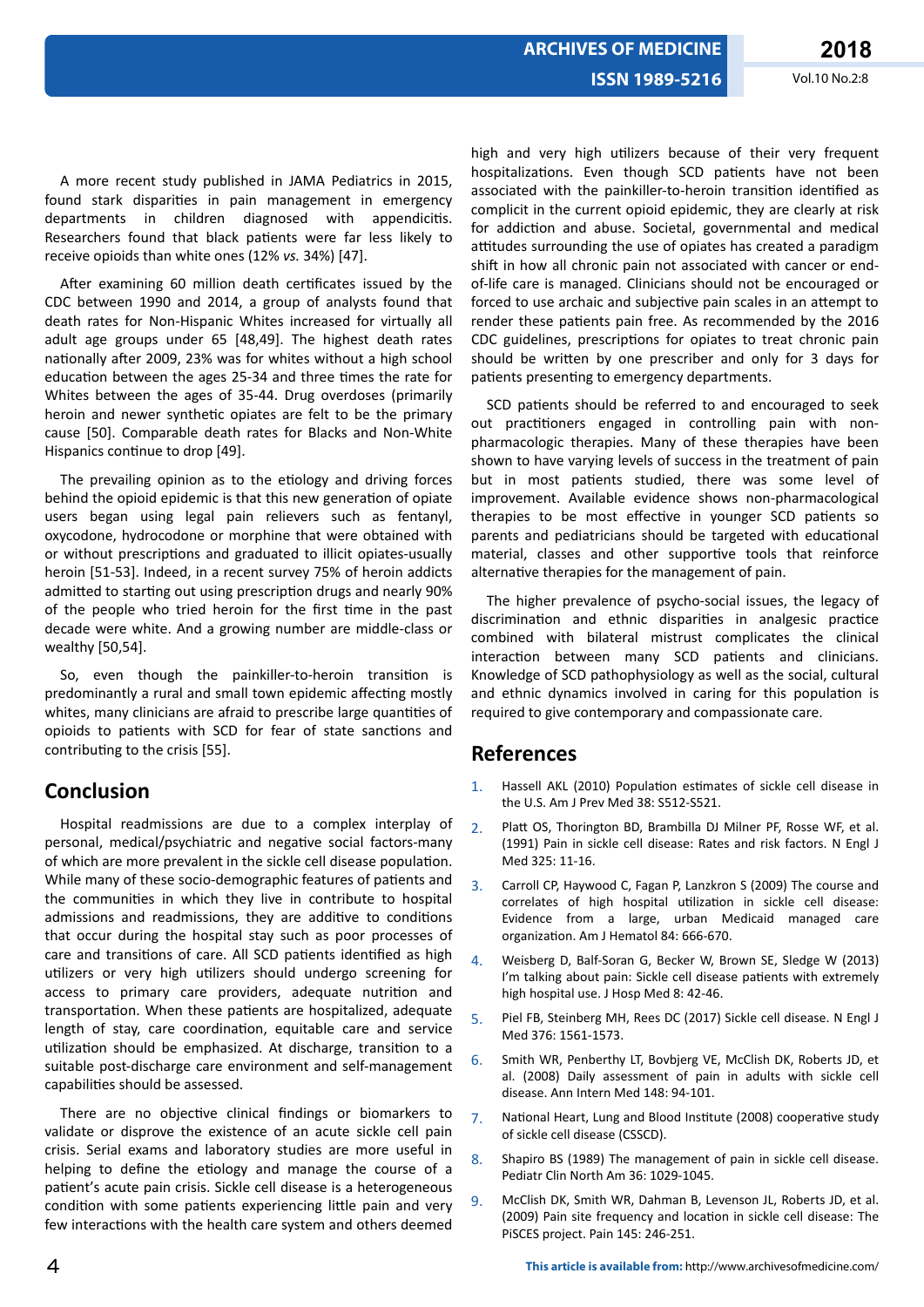- 10. Ballas SK, Larner J, Smith ED (1988) Rheologic predictors of the severity of the painful sickle cell crisis. Blood 72: 1216-1223.
- 11. Ballas SK, Smith ED (1992) Red cell changes during the evolution of the sickle cell painful crisis. Blood 79: 2154-2163.
- 12. Ballas SK (1995) The sickle cell painful crisis in adults: Phases and objective signs. Hemoglobin 19: 323-333.
- 13. Levenson JL, McClish DK, Dahman BA, Bovbjerg VE, Citero V, et al. (2008) Depression and anxiety in adults with sickle cell disease: The PiSCES project. Psychosom Med 70: 192-196.
- 14. Schaeffer WJJ, Gil KM, Burchinal M, Kramer KD, Nash KB, et al. (1999) Depression, disease severity and sickle cell disease. J Behav Med 22: 115-126.
- 15. Elander J, Lusher J, Bevan D, Telfer P, Burton B (2004) Understanding the causes of problematic pain management in sickle cell disease: Evidence that pseudoaddiction plays a more important role than genuine analgesic dependence. J Pain Symptom Manage 27: 156-169.
- 16. Barakat LP, Patterson CA, Daniel LC, Dampier C (2008) Quality of life among adolescents with sickle cell disease: Mediation of pain by internalizing symptoms and parenting stress. Health Qual Life Outcomes 6: 60.
- 17. Shapiro BS, Benjamin LJ, Payne R, Heidrich G (1997) Sickle cellrelated pain: Perceptions of medical practitioners. J Pain Symptom Manage 14: 168-174.
- 18. Maxwell K, Streetly A, Bevan D (1999) Experiences of hospital care and treatment-seeking behavior for pain from sickle cell disease: Qualitative study. West J Med 171: 306-313.
- 19. NIDA (National Institute on Drug Abuse) (2017) America's addiction to opioids: Heroin and prescription drug abuse.
- 20. Paulozzi LJ, Jones CM, Mack KA, Rudd RA (2011) Vital signs: Overdoses of prescription opioid pain relievers-United States, 1999-2008. MMWR Morb Mortal Wkly Rep 60: 1487-1492.
- 21. Boudreau D, Von Korff M, Rutter CM, Saunders K, Ray GT, et al. (2009) Trends in long-term opioid therapy for chronic non-cancer pain. Pharmacoepidemiol Drug Safety 18: 1166-1175.
- 22. Von Korff M, Saunders K, Thomas Ray G (2008) De facto long-term opioid therapy for noncancer pain. Clin J Pain 24: 521-527.
- 23. Global Opioid Consumption (2015) Madison, WI: University of wisconsin pain & policy studies group.
- 24. Guy GP, Zhang K, Bohm MK, Losby J, Lewis B, et al. (2017) Vital signs - Changes in opioid prescribing in the united states 2006-2015. MMWR Morb Mortal Wkly Rep 66: 697-704.
- 25. Dowell D, Haegerich TM, Chou R (2016) CDC guideline for prescribing opioids for chronic pain-United States. MMWR Morb Mortal Wkly Rep 65: 1-49.
- 26. Thompson W, Eriator I (2014) Pain control in sickle cell disease patients: Use of complementary and alternative medicine. Pained 15: 241-246.
- 27. Majumdar S, Thompson W, Ahmad N, Gordon C, Addison C (2013) The use and effectiveness of complementary and alternative medicine for pain in sickle cell anemia. Complement Ther Clin Pract 19: 184-187.
- 28. Sibinga EMS, Shindell DL, Casella JF, Duggan A, Wilson MH (2006) Pediatric patients with sickle cell disease: Use of complementary and alternative therapies. J Altern Complement Med 12: 291-298.
- 29. Yoon SL, Black S (2006) Comprehensive, integrative management of pain for patients with sickle-cell disease. J Altern Complement Med 12: 995-1001.
- 30. National Heart, Lung and Blood Institute (2014) Expert panel report on the management of sickle cell disease: 1-251.
- 31. Readmissions Reduction Program (HRRP) (2017) Centers for Medicare & Medicaid Services.
- 32. Gronniger T (2016) New data: 49 States plus dc reduce avoidable hospital readmissions.
- 33. McCarthy D, Johnson M, Audet AM (2013) Recasting readmissions by placing the hospital role in community context. J Am Med Association 309: 351-352.
- 34. Williams H, Tanabe P (2015) Sickle cell disease: A review of nonpharmacological approaches for pain. J Pain Symptom Manage 51: 163-177.
- 35. Brousseau DC, Panepinto JA, Nimmer M, Hoffman RG (2009) The number of people with sickle-cell disease in the united states: National and state estimates. Am J Hematol 85: 77-78.
- 36. Brousseau DC, Owens PL, Mosso AL, Panepinto JA, Steiner CA (2010) Acute care utilization and rehospitalizations for sickle cell disease. JAMA 303: 1288-1294.
- 37. Carroll CP, Haywood C, Lanzkron S (2011) Prediction of onset and course of high utilization in sickle cell disease. J Hospital Med 6: 248-255.
- 38. Aisiku IP, Smith WR, McClish DK, Levenson JL, Penberthy LT, et al. (2009) Comparisons of high versus low emergency department utilizers in sickle cell disease. Ann Emerg Med 53: 587-593.
- 39. Houston-Yu P, Rana SR, Beyer B, Castro O (2003) Frequent and prolonged hospitalizations: A risk factor for early mortality in sickle cell disease patients. Am J Hematol 72: 201-203.
- 40. Grant MM, Gil KM, Floyd MY, Abrams M (2000) Depression and functioning in relation to health care use in sickle cell disease. Ann Behav Med 22: 149-157.
- 41. AlJuburi G, Laverty AA, Green SA, Phekoo KJ, Bell D, et al. (2013) Socio-economic deprivation and risk of emergency readmission and inpatient mortality in people with sickle cell disease in England: Observational study. J Public Health 35: 510-517.
- 42. Nguyen OK, Tang N, Hillman JM, Gonzales R (2013) What's cost got to do with it? Association between hospital costs and frequency of admissions among "high users" of hospital care. J Hosp Med 8: 665-671.
- 43. Subpart C (2018) Developing products for rare diseases & conditions. U.S. Food and drug Administration.
- 44. Bobo L, Miller ST, Smith WR, Elam JT, Rosmarin PC, et al. (1989) Health perceptions and medical care opinions of inner-city adults with sickle cell disease or asthma compared with those of their siblings. South Med J 82: 9-12.
- 45. Todd KH, Deaton C, D'Adamo AP, Goe L (1993) Ethnicity and Analgesic Practice. Annal Emerg Med 35: 11-16.
- 46. Todd KH, Samaroo N, Hoffman JR (1993) Ethnicity as a risk factor for inadequate emergency department analgesia. JAMA 269: 1537-1539.
- 47. Goyal MK, Kupperman N, Cleary SD, Teach SJ, Chamberlain JM (2015) Racial disparities in pain management of children with appendicitis in emergency departments. JAMA Pediatr 169: 996-902.